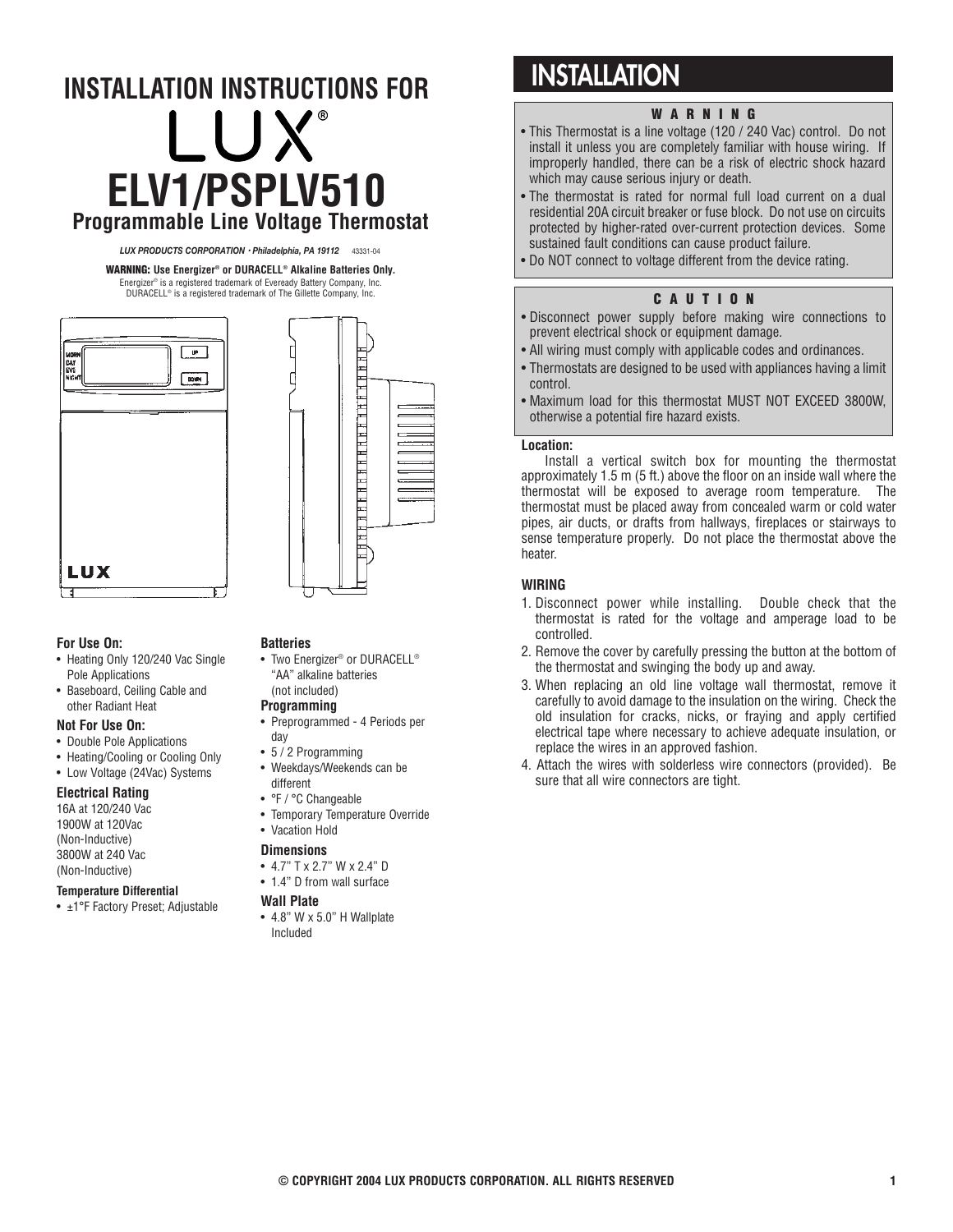

- **CAUTION:** Do not short the 120 / 240 Vac wires with the thermostat. This will damage the thermostat and void the warranty.
- **WARNING:** To avoid the risk of fire hazard, all connections to aluminum conductors must be made using approved CO/ALR solderless wire connectors. Do not use the supplied solderless wire connectors.
- 5. Bend the solid conductors, then push them and the wire connectors into the electrical box. Secure the thermostat base to the electrical box with the mounting screws.
- 6. Snap the cover in place.
- 7. Turn the power on.

**WARNING: Use Energizer® or DURACELL® Alkaline Batteries Only.**

### **INSTALLING BATTERIES**

The thermostat requires batteries to operate your furnace and retain its programming in memory. Replace the batteries when the LO BAT indicator appears in the display or at least once a year.

NOTE: When replacing batteries, you have approximately 1 minute before the programs are lost.

- 1. Remove the fresh batteries from their package.
- 2. Open the front door of the thermostat and tilt out the battery compartment.
- 3. Remove the used batteries if necessary.
- 4. Install two new Energizer® or DURACELL® "AA" size alkaline batteries in the battery compartment. Observe the polarity marking shown in the compartment.
- 5. Place the battery compartment back in the thermostat.
- 6. Close the door.

Note: If this is the first time you are installing batteries, the thermostat will display "SUN 12:00 AM". Within 90 seconds, the thermostat will begin to display the room temperature alternately with the time. To correct the display, see SETTING THE TIME AND DAY.

# **OPERATIO**

*This thermostat is "armchair programmable." You can make any program or setting changes with the thermostat body off or on the wall thermostat base.*

The thermostat alternately displays the current time and the room temperature. It also displays the day of the week and the currently active control program that is controlling the temperature: MORN, DAY, EVE, or NIGHT. The set point temperature will appear in the right side of the display.

### **The Built-In Programs**

Push in the RESET key. This sets the built-in heating programs. To review the built-in programs, rotate the dial to SET WEEKDAY PROGRAM or SET WEEKEND PROGRAM.

You can use the built-in programs as shown, or change them as you wish. Each day is divided into four periods. Each period has its own starting time and temperature.

|                                | <b>PERIOD</b>                                           | <b>HEAT</b>                                               |
|--------------------------------|---------------------------------------------------------|-----------------------------------------------------------|
| <b>WEEKDAYS</b><br>preprograms | <b>MORN</b><br>DAY<br><b>FVF</b><br><b>NIGHT</b>        | 6:00 AM 70°<br>8:00 AM 62°<br>6:00 PM 70°<br>10:00 PM 62° |
| <b>WEEKENDS</b><br>preprograms | <b>MORN</b><br><b>DAY</b><br><b>FVF</b><br><b>NIGHT</b> | 6:00 AM 70°<br>8:00 AM 62°<br>6:00 PM 70°<br>10:00 PM 62° |

**The dial must be in the RUN position to close the door.**

#### **Programming the thermostat**

You can change any of the preset times and/or temperatures to suit your schedules for the weekday and weekend programs. Each day is divided into four periods: Morning, Day, Evening, and Night.

A blank programming chart is provided for you to record your temperature settings in that chart.



Rotate dial to SET WEEKDAY PROGRAM. To program the WEEKEND, rotate the dial to SET WEEKEND PROGRAM. With dial on set WEEKDAY Program, you will see this display.